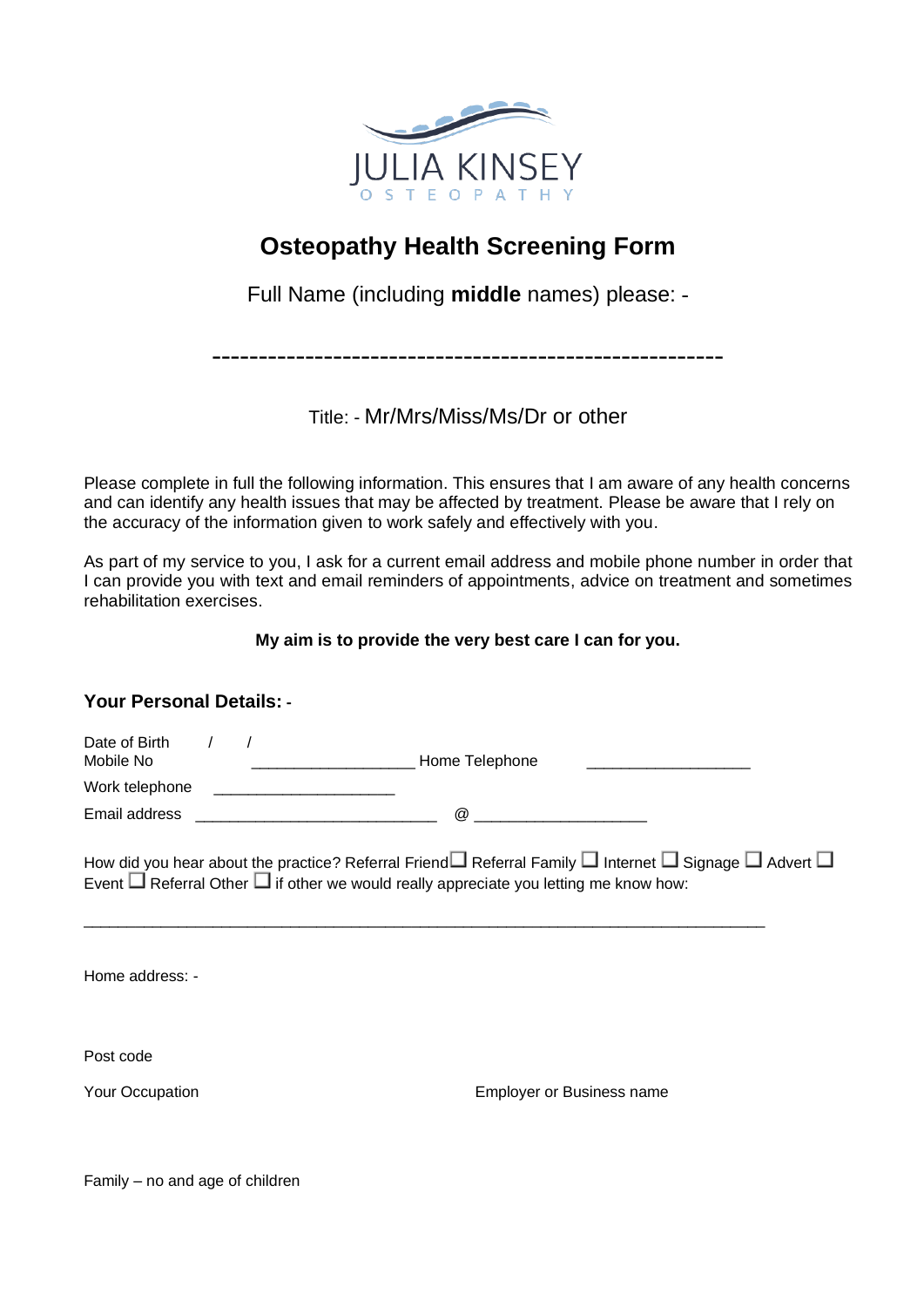#### **Emergency Contact Details**

| Name                            | Relationship to yourself |
|---------------------------------|--------------------------|
| <b>Contact Telephone Number</b> |                          |
| Your Doctors Details: -         |                          |
| Name                            |                          |
| Practice                        | <b>Telephone Number</b>  |

### **Your Medical History**

Please tick any of the following for which you have been diagnosed or treated by a doctor or health professional?

| Asthma $\square$   | <b>Heart Problems</b>       | <b>Thyroid Disorders</b>                                                         |        | Herpes/shingles     | $\Box$ |
|--------------------|-----------------------------|----------------------------------------------------------------------------------|--------|---------------------|--------|
| Diabetes $\square$ | Multiple Sclerosis D        | Parkinson's Disease                                                              | $\Box$ | Fibro/Polymyalgia □ |        |
| Epilepsy $\Box$    | <b>Glandular Fever</b>      | <b>High Blood Pressure</b>                                                       | $\Box$ | <b>Tuberculosis</b> | $\Box$ |
| Cancer             | Low Blood Pressure D        | Deep Vein Thrombosis $\Box$                                                      |        | Hemophilia          |        |
| HIV/Aids           | Skin Disorders/Infections D | Bowel or Bladder Disorders □ Impaired Circulation □                              |        |                     |        |
|                    |                             | Any recent viral or bacterial infection □ Mental Health Problems or Depression □ |        |                     |        |
|                    |                             |                                                                                  |        |                     |        |

| Do you have a pacemaker fitted | Yes/No |
|--------------------------------|--------|
| Do you suffer from allergies?  | Yes/No |

#### **Please tick if you ever experience any of the following symptoms**: -

| Pain, pressure, heaviness or discomfort in the chest area $\Box$                                      |  |  |  |  |
|-------------------------------------------------------------------------------------------------------|--|--|--|--|
| Regular unexplained pain in the abdomen, shoulder, arm, jaw, arms or other areas $\Box$               |  |  |  |  |
| Shortness of breath at rest, during daily activities or with mild exertion $\Box$                     |  |  |  |  |
| Dizziness or syncope (fainting) $\square$ Sleep apnea $\square$ Ankle edema (swelling) $\square$      |  |  |  |  |
| Palpitations (abnormal rapid beating of the heart) or tachycardia (rapid heartbeat) $\square$         |  |  |  |  |
| Intermittent claudication (cramping pain and weakness in legs, especially calves during walking)      |  |  |  |  |
| Known heart murmur (atypical heart sound indicating a structural or functional abnormality) $\square$ |  |  |  |  |
| Unusual or unexplained fatigue $\Box$ Unexplained weight loss $\Box$                                  |  |  |  |  |
| Night pain or night sweats $\Box$ Sudden loss of vision $\Box$ Persistent headaches $\Box$            |  |  |  |  |

# **COVID-19: Have you had the Covid-19 viral infection? YES □ NO □ To the best of your knowledge, do you feel you are free of symptoms of Covid-19? YES**